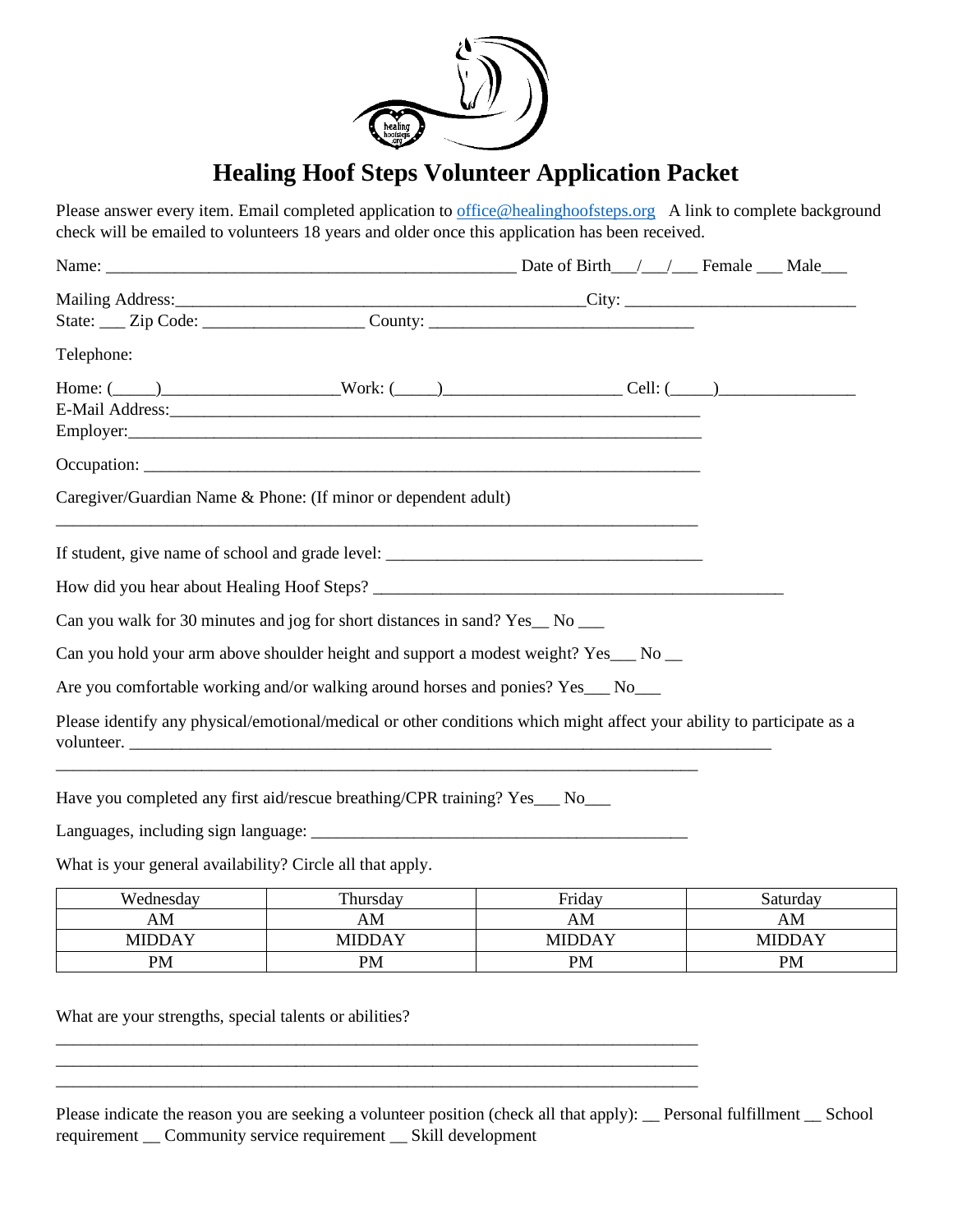

**VOLUNTEER HISTORY** Please specify how many years and what type of experience you have had with horses:

\_\_\_\_\_\_\_\_\_\_\_\_\_\_\_\_\_\_\_\_\_\_\_\_\_\_\_\_\_\_\_\_\_\_\_\_\_\_\_\_\_\_\_\_\_\_\_\_\_\_\_\_\_\_\_\_\_\_\_\_\_\_\_\_\_\_\_\_\_\_\_\_\_\_\_\_\_\_\_\_\_\_\_\_\_\_\_\_\_\_\_\_\_\_\_\_\_\_ \_\_\_\_\_\_\_\_\_\_\_\_\_\_\_\_\_\_\_\_\_\_\_\_\_\_\_\_\_\_\_\_\_\_\_\_\_\_\_\_\_\_\_\_\_\_\_\_\_\_\_\_\_\_\_\_\_\_\_\_\_\_\_\_\_\_\_\_\_\_\_\_\_\_\_\_\_\_\_\_\_\_\_\_\_\_\_\_\_\_\_\_\_\_\_\_\_\_ \_\_\_\_\_\_\_\_\_\_\_\_\_\_\_\_\_\_\_\_\_\_\_\_\_\_\_\_\_\_\_\_\_\_\_\_\_\_\_\_\_\_\_\_\_\_\_\_\_\_\_\_\_\_\_\_\_\_\_\_\_\_\_\_\_\_\_\_\_\_\_\_\_\_\_\_\_\_\_\_\_\_\_\_\_\_\_\_\_\_\_\_\_\_\_\_\_\_ \_\_\_\_\_\_\_\_\_\_\_\_\_\_\_\_\_\_\_\_\_\_\_\_\_\_\_\_\_\_\_\_\_\_\_\_\_\_\_\_\_\_\_\_\_\_\_\_\_\_\_\_\_\_\_\_\_\_\_\_\_\_\_\_\_\_\_\_\_\_\_\_\_\_\_\_\_\_\_\_\_\_\_\_\_\_\_\_\_\_\_\_\_\_\_\_\_\_ \_\_\_\_\_\_\_\_\_\_\_\_\_\_\_\_\_\_\_\_\_\_\_\_\_\_\_\_\_\_\_\_\_\_\_\_\_\_\_\_\_\_\_\_\_\_\_\_\_\_\_\_\_\_\_\_\_\_\_\_\_\_\_\_\_\_\_\_\_\_\_\_\_\_\_\_\_\_\_\_\_\_\_\_\_\_\_\_\_\_\_\_\_\_\_\_\_\_

**Volunteers at Healing Hoof Steps acknowledge that they, or their immediate family may not enter into a clinical relationship for mental health services with any clinician at Healing Hoof Steps. Should a volunteer request mental health services for themselves or immediate family members, Healing Hoof Steps will refer the volunteer to another local therapist.**

**Volunteers MAY become riders by completing the Therapeutic Riding Application found on the forms page of [www.HealingHoofSteps.org](http://www.healinghoofsteps.org/)**

\_\_\_\_\_\_\_\_\_\_\_\_\_\_\_\_\_\_\_\_\_\_\_\_\_\_\_\_\_\_\_\_\_\_\_\_\_\_\_\_\_\_\_\_\_\_\_\_\_\_\_\_\_ \_\_\_\_\_\_\_\_\_\_\_

**The above statements are true and complete to the best of my knowledge.** 

Applicant's Signature Date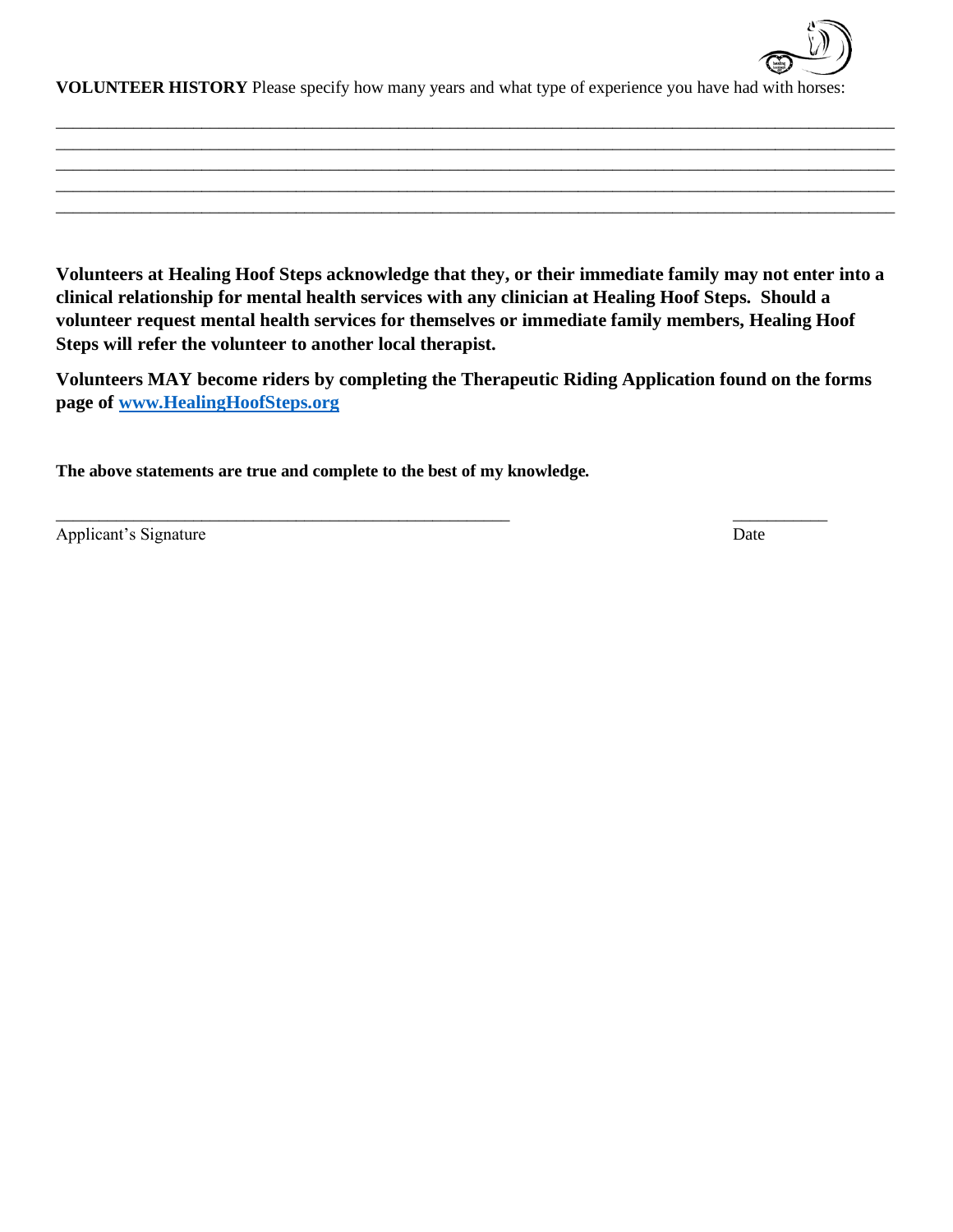

#### **PERSONAL REFERENCES** (Please list two references other than a relative)

|  |             | State: _______ Zip Code: ___________ Years known: ___________ Relationship: _______________________ |  |
|--|-------------|-----------------------------------------------------------------------------------------------------|--|
|  |             |                                                                                                     |  |
|  | $(2)$ Name: |                                                                                                     |  |
|  |             |                                                                                                     |  |
|  |             |                                                                                                     |  |
|  |             |                                                                                                     |  |

Important to remember – Please call the Volunteer Coordinator if you cannot make your shift as many of the students depend on a horse handler and/or side-walkers so they can ride safely. We appreciate this courtesy so that we can find necessary replacements and ensure our riders are able to participate.

**Check areas in which you are interested: Program Special Events Administration** ❏**Horse Handling**  ❏**Side-walking with a student** ❏**Stable Management** ❏**Facility Repairs** ❏**Horse Show** ❏**Fundraising**  ❏**Special Olympics** ❏**Trail Rides** ❏**Public Relations** ❏**Grant Writing** ❏**Newsletter** ❏**Volunteer Recruitment** ❏**Photo's/Video** ❏**Budget/Finance** ❏**Future Planning**

Please indicate the hours you are available so we can add you to our schedule. Mon Tues Wed Thurs Fri Sat Sun Morning Afternoon Evening

VOLUNTEER INFORMATION AUTHORIZATION TO RELEASE INFORMATION

Full Name: \_\_\_\_\_\_\_\_\_\_\_\_\_\_\_\_\_\_\_\_\_\_\_\_\_\_\_\_\_\_\_\_\_\_\_\_\_\_\_\_\_\_\_\_\_\_\_\_\_\_\_\_\_\_\_\_\_\_\_\_\_\_\_\_\_\_\_

Address:\_\_\_\_\_\_\_\_\_\_\_\_\_\_\_\_\_\_\_\_\_\_\_\_\_\_\_\_\_\_\_\_\_\_\_\_\_\_\_\_\_\_\_\_\_\_\_\_\_\_\_\_\_\_\_\_\_\_\_\_\_\_\_\_\_ Phone : \_\_\_\_\_\_\_\_\_\_\_\_\_\_\_\_\_\_

I, the undersigned, authorize and consent to any person, firm, organization or corporation provide a copy (including photocopy or facsimile copy) of the Authorization for Release Information by the above stated agency to release and disclose to such agency any and all information or records requested regarding me, including, but not necessarily limited to, my employment records, volunteer experience, military records, criminal information records (if any), and background. I have authorized this information to be released, either in writing or via the telephone, in connection with my application for employment or to be a volunteer at the program. Any person, firm, organization or corporation providing information or records in accordance with this authorization is released from any and all claims or liability for compliance. Such information will be held in confidence in accordance with program guidelines.

\_\_\_\_\_\_\_\_\_\_\_\_\_\_\_\_\_\_\_\_\_\_\_\_\_\_\_\_\_\_\_\_\_\_\_\_\_\_\_\_\_\_\_\_\_\_\_\_\_\_\_\_\_\_\_\_\_\_\_\_\_\_\_\_ \_\_\_\_\_\_\_\_\_\_\_\_\_\_\_\_\_\_

Signature: Date: Date: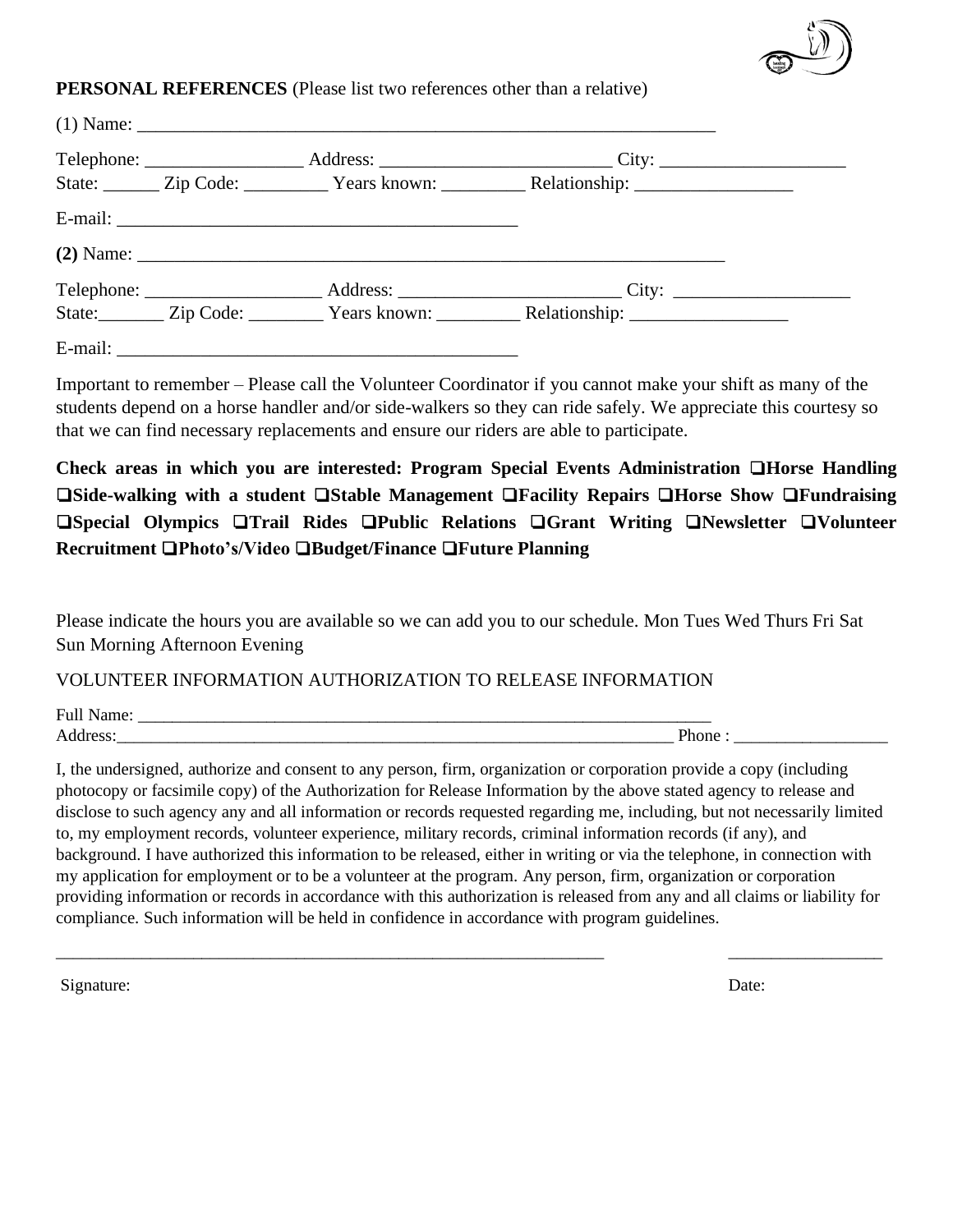#### **BACKGROUND CHECKS**

Healing Hoof Steps requires all staff and volunteers to complete and pass a thorough background screening prior to engaging in any client-related activities on property. Healing Hoof Steps utilizes Sterling Volunteers to perform background checks for our program. Each volunteer will be sent a link from Sterling Volunteers after submitting this completed application to office@healinghoofsteps.org. The background check fee is the responsibility of the potential volunteer. Refunds will not be accepted whether the potential volunteer does or does not pass the screening. The fee of \$19 will be paid on the Sterling Volunteers website at the time of application.

### **CONFIDENTIALITY AND PHOTO RELEASE**

I agree that as a HEALING HOOF STEPS volunteer, I will respect the privacy of participants, volunteers and all those involved and hold in confidence all information obtained during my volunteer service. I recognize that confidentiality and privacy requirements apply to everyone. I also respect and understand that all photos of participants are prohibited. As a volunteer, I hereby consent to and authorize the use and reproduction by HEALING HOOF STEPS of any photographs and any other audio-visual material taken of me for promotional material, educational activities, exhibitions, fund raising, or for any other use which may benefit the program.

\_\_\_\_\_\_\_\_\_\_\_\_\_\_\_\_\_\_\_\_\_\_\_\_\_\_\_\_\_\_\_\_\_\_\_\_\_\_\_\_\_\_\_\_\_\_\_\_\_\_\_\_\_\_\_\_\_\_\_\_\_\_\_\_\_ \_\_\_\_\_\_\_\_\_\_\_\_\_\_\_\_\_\_

#### Signature Date

#### **AUTHORIZATION FOR EMERGENCY MEDICAL TREATMENT**

In the event emergency medical aid/treatment is required due to illness or injury, during the process of receiving services, or while being on the property of the agency, I authorize CHAPS to secure and maintain medical treatment and transportation, if needed and incur expenses for which I will be responsible for payment.

| Phone: $\frac{1}{\sqrt{1-\frac{1}{2}} \cdot \frac{1}{2}}$ |
|-----------------------------------------------------------|
|                                                           |
|                                                           |
|                                                           |
|                                                           |

#### **PLEASE CHECK ONE OPTION LISTED BELOW**

\_\_ *I GIVE CONSENT* for emergency medical treatment/aid in the case of illness or injury during the process of receiving services or while being on the property of the agency. This authorization includes x-ray, surgery, hospitalization, medication and any treatment procedure deemed "life-saving" by the physician. This provision will only be invoked if the person below is not able to provide authorization or is unable to be reached.

*I DO NOT GIVE CONSENT* for emergency medical treatment/aid in the case of illness or injury during the process of receiving services or while being on the property of the agency. In the event emergency treatment/aid is required, I wish the following procedures to take place:

\_\_\_\_\_\_\_\_\_\_\_\_\_\_\_\_\_\_\_\_\_\_\_\_\_\_\_\_\_\_\_\_\_\_\_\_\_\_\_\_\_\_\_\_\_\_\_\_\_\_\_\_\_\_\_\_\_\_\_\_\_\_\_\_\_\_\_\_\_\_\_\_\_\_\_\_\_\_\_\_\_\_\_\_\_\_\_\_\_\_\_\_\_\_\_\_\_\_

\_\_\_\_\_\_\_\_\_\_\_\_\_\_\_\_\_\_\_\_\_\_\_\_\_\_\_\_\_\_\_\_\_\_\_\_\_\_\_\_\_\_\_\_\_\_\_\_\_\_\_\_\_\_\_\_\_\_\_\_\_ \_\_\_\_\_\_\_\_\_\_\_\_\_\_\_\_\_\_

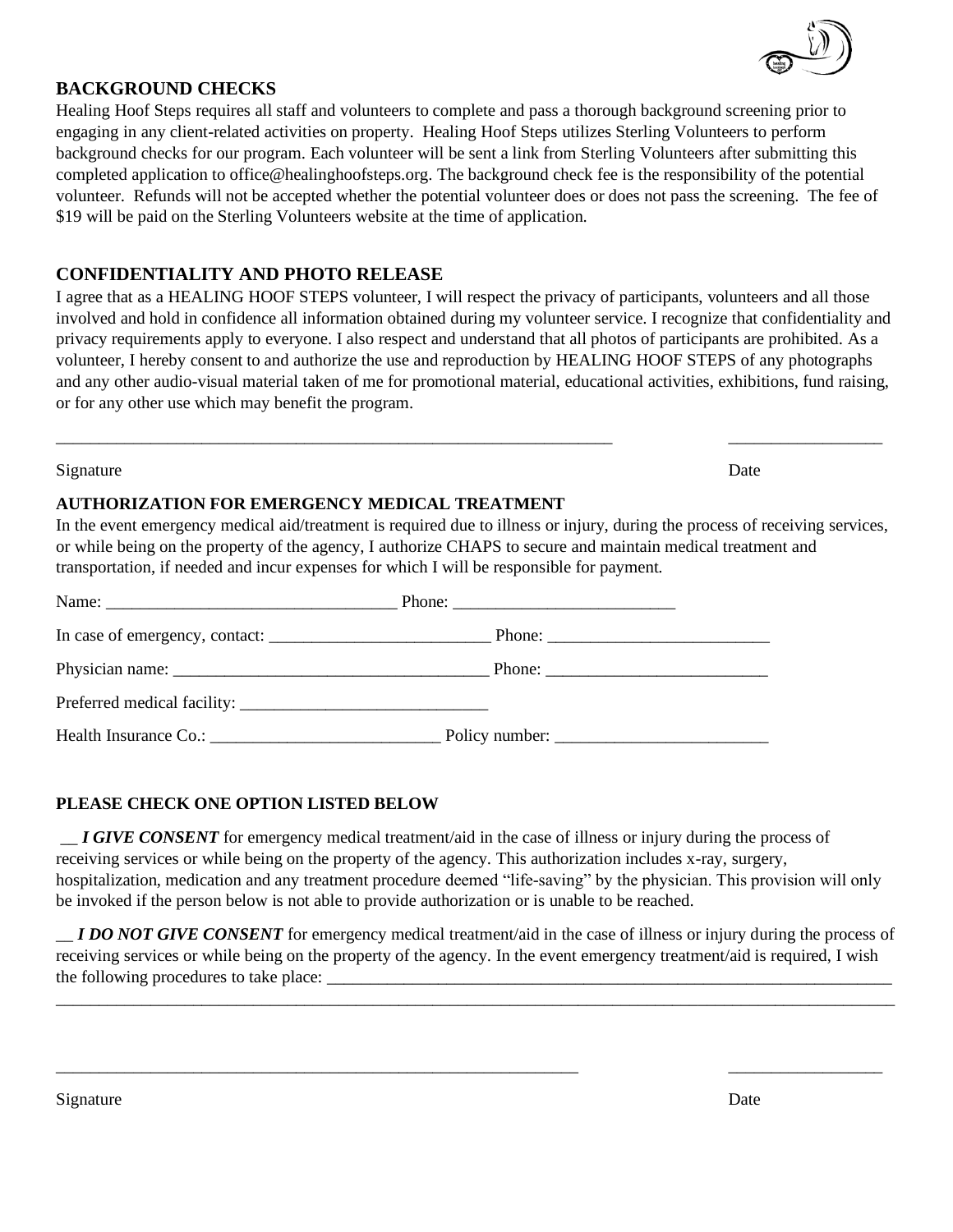

### **VOLUNTEER DISCLOSURE AFFIDAVIT (Please Read Carefully)**

Our program screens all prospective volunteers to evaluate whether an applicant poses a risk or harm to the children, youth, and adults we serve. Information obtained is not an automatic disqualification to becoming a volunteer but is considered in view of all relevant circumstances. This disclosure is required to be completed in full by all those who wish to be considered part of HEALING HOOF STEPS. Any falsification, misrepresentation, or incompleteness in this disclosure alone is grounds for disqualification or termination.

#### FULL NAME:

For the statements below, initial your answer under **YES** or **NO** and provide a **brief explanation for any YES answer.** The undersigned applicant affirms that I HAVE NOT at ANY TIME (whether as an adult or juvenile):

| <b>YES</b> | NO |                                                                                                        |
|------------|----|--------------------------------------------------------------------------------------------------------|
|            |    | Plead guilty to (whether or not resulting in conviction):                                              |
|            |    | Plead nolo contendere or no contest to any crime                                                       |
|            |    | Had any judgement or order rendered against me (whether by default or otherwise):                      |
|            |    | Entered any settlement of action or claim of:                                                          |
|            |    | Had any license, certification, or employment suspended, revoked, terminated, or adversely affected    |
|            |    | Been diagnosed as having or have been treated for any mental or emotional condition arising from:      |
|            |    | Resigned under threat of termination of employment or volunteer work for:                              |
|            |    | Any allegation, any conduct, matter or thing (irrespective of the formal name thereof) constituting or |
|            |    | involving (whether under criminal or civil law of any jurisdiction):                                   |
|            |    |                                                                                                        |
| <b>YES</b> | NO |                                                                                                        |
|            |    | Any felony                                                                                             |
|            |    | Animal Cruelty or Neglect                                                                              |
|            |    | Rape or Other Sexual Assault                                                                           |
|            |    | Drug or Alcohol Related Offenses                                                                       |
|            |    | Abuse of a minor child, whether physical or sexual                                                     |
|            |    | Incest                                                                                                 |
|            |    | Kidnapping, false imprisonment, or abduction                                                           |
|            |    | <b>Sexual Harassment</b>                                                                               |
|            |    | Sexual conduct with a minor                                                                            |
|            |    | Annoying/Molesting a child                                                                             |
|            |    | Lewdness and/or indecent behavior                                                                      |
|            |    | Lewdness and lascivious behavior                                                                       |
|            |    | Obscene literature                                                                                     |
|            |    | Assault, battery or other offense                                                                      |
|            |    | Endangerment of a child                                                                                |
|            |    | Any misdemeanor or other offense classification involving a minor or to which a minor as a witness     |
|            |    | Unfit as a parent or custodian                                                                         |
|            |    | Restrictions or limitations on contact or visitation with children or minors                           |
|            |    | Removing children from State or concealing children in violation of law or court order                 |
|            |    | Similar or related conduct, matter or things                                                           |
|            |    | Accusations of any of the above                                                                        |

\_\_\_\_\_\_\_\_\_\_\_\_\_\_\_\_\_\_\_\_\_\_\_\_\_\_\_\_\_\_\_\_\_\_\_\_\_\_\_\_\_\_\_\_\_\_\_\_\_\_\_\_\_\_\_\_\_\_\_\_\_\_\_\_\_\_\_\_\_\_\_\_\_\_\_\_\_\_\_\_\_\_\_\_\_\_\_\_\_\_\_\_\_\_\_\_\_\_ \_\_\_\_\_\_\_\_\_\_\_\_\_\_\_\_\_\_\_\_\_\_\_\_\_\_\_\_\_\_\_\_\_\_\_\_\_\_\_\_\_\_\_\_\_\_\_\_\_\_\_\_\_\_\_\_\_\_\_\_\_\_\_\_\_\_\_\_\_\_\_\_\_\_\_\_\_\_\_\_\_\_\_\_\_\_\_\_\_\_\_\_\_\_\_\_\_\_

\_\_\_\_\_\_\_\_\_\_\_\_\_\_\_\_\_\_\_\_\_\_\_\_\_\_\_\_\_\_\_\_\_\_\_\_\_\_\_\_\_\_\_\_\_\_\_\_\_\_\_\_\_ \_\_\_\_\_\_\_\_\_\_\_

Explanations (Descriptions and Dates Attach additional pages if necessary):

**The above statements are true and complete to the best of my knowledge.**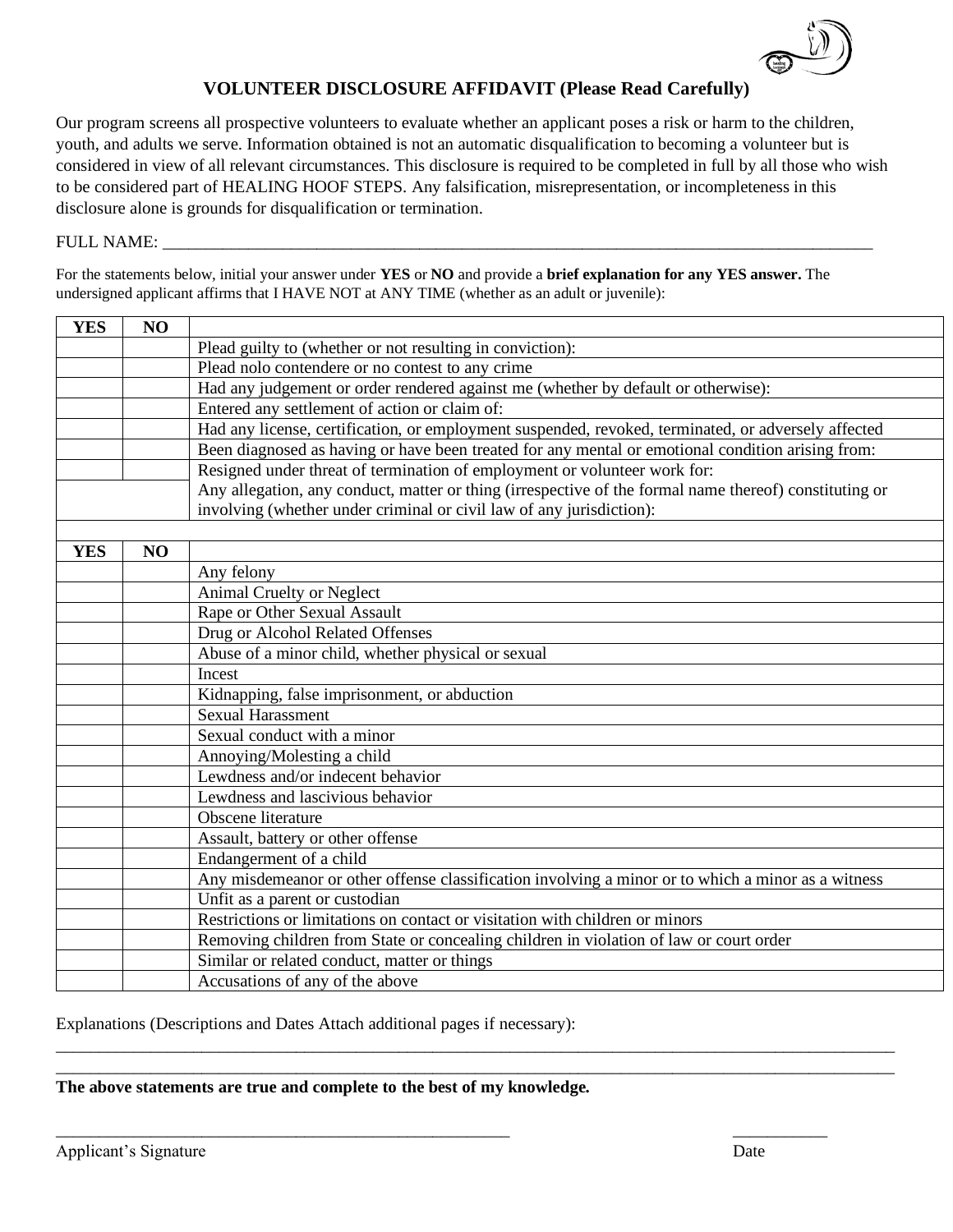

# **Healing Hoof Steps**

## **LIABILITY RELEASE FORM**

In consideration of the services of HEALING HOOF STEPS CORP, its managing partners, board members, employees, representatives, agents and associates (hereinafter referred to as "HHS"), I hereby agree to release, indemnify, and discharge HHS, on behalf of myself, my children, my parents, my heirs, assigns, personal representative and estate as follows:

1. I acknowledge that horseback riding, caring for horses, and all therapeutic and learning/ self-discovery and/or psychotherapeutic activities involving horses entail known and unanticipated risks which could result in physical or emotional injury, paralysis, death, or damage to me, to property or to third parties. I understand that such risks simply cannot be eliminated without jeopardizing the essential qualities of the activity.

The risks include, among other things: loss of control, collisions; horses, irrespective of their previous behavior and characteristics, may act or react unpredictably based upon instinct, fright, or lack of proper control by rider or handler, latent or apparent defects or conditions in equipment, animals or property, acts of other students in this activity, adverse weather conditions; contact with plants, insects, or animals; my own physical conditions or my own acts or omissions; the conditions of remote roads, trails, waterways, or terrain, and accidents connected with their use; first-aid, emergency treatment or other services rendered; consumption of food and drink. Furthermore, HHS seeks safety, but they are not infallible. They might be unaware of a student's fitness or abilities. They might misjudge weather, the elements or the terrain. They may give adequate warnings or instructions and the equipment being used might malfunction.

2. I expressly agree and promise to accept and assume all of the risks existing in this activity. My or my child participation in this activity is purely voluntary, and elects to participation in spite of the risks.

3. I hereby voluntarily release, forever discharge, and agree to indemnify and hold harmless HHS from any and all claims, demands, or causes of action, which are in any way connected with my or my child's participation in this activity or my or my child's use of HHS equipment or facilities, including any such claims which allege negligent acts or omissions of HHS.

4. Should HHS or anyone acting on their behalf be required to incur attorney's fees and costs to enforce this agreement, I agree to indemnify and hold them harmless for all such fees and costs.

5. I certify that I have adequate insurance to cover any injury or damage I or my child may cause or suffer while participating or else I agree to bear the costs of such injury or damage myself. I further certify that I nor my child have no medical or physical conditions, which could interfere with my safety in this activity, or else I am willing to assume-and bear the cost of-all risks that may be created, directly or indirectly, by any such condition.

6. In the event that I file a lawsuit against HHS, I agree to do so solely in the state of Florida, and I further agree that the substantive law of that state shall apply in that action without regard to the "conflict of laws" rules of that state. I agree that if any portion of this agreement is found to be void or unenforceable, the remaining portion shall remain in full force and effect.

By signing this document, I acknowledge that if anyone is hurt or property is damaged during my or my child's participation in this activity, I may be found by a court of law to have waived my or my child's right to maintain a lawsuit against HHS on the basis of any claim from any claim from which I have released them herein. **EQUINE WARNING: Under Florida Law, an equine activity sponsor or equine professional is not liable for an injury to, or the death of, a participant in equine activities resulting from the inherent risks of equine activities. I have had sufficient opportunity to read this entire document. I have read and understood it, and I agree to be bound by its terms.** 

Student/ Participant Name:

| Teacher participant or parent/Guardian signature | Date Print Name of Guardian or Teacher                                                                                                                                                                                         |
|--------------------------------------------------|--------------------------------------------------------------------------------------------------------------------------------------------------------------------------------------------------------------------------------|
|                                                  |                                                                                                                                                                                                                                |
|                                                  | Email: the contract of the contract of the contract of the contract of the contract of the contract of the contract of the contract of the contract of the contract of the contract of the contract of the contract of the con |
|                                                  |                                                                                                                                                                                                                                |
| Name/Phone                                       |                                                                                                                                                                                                                                |